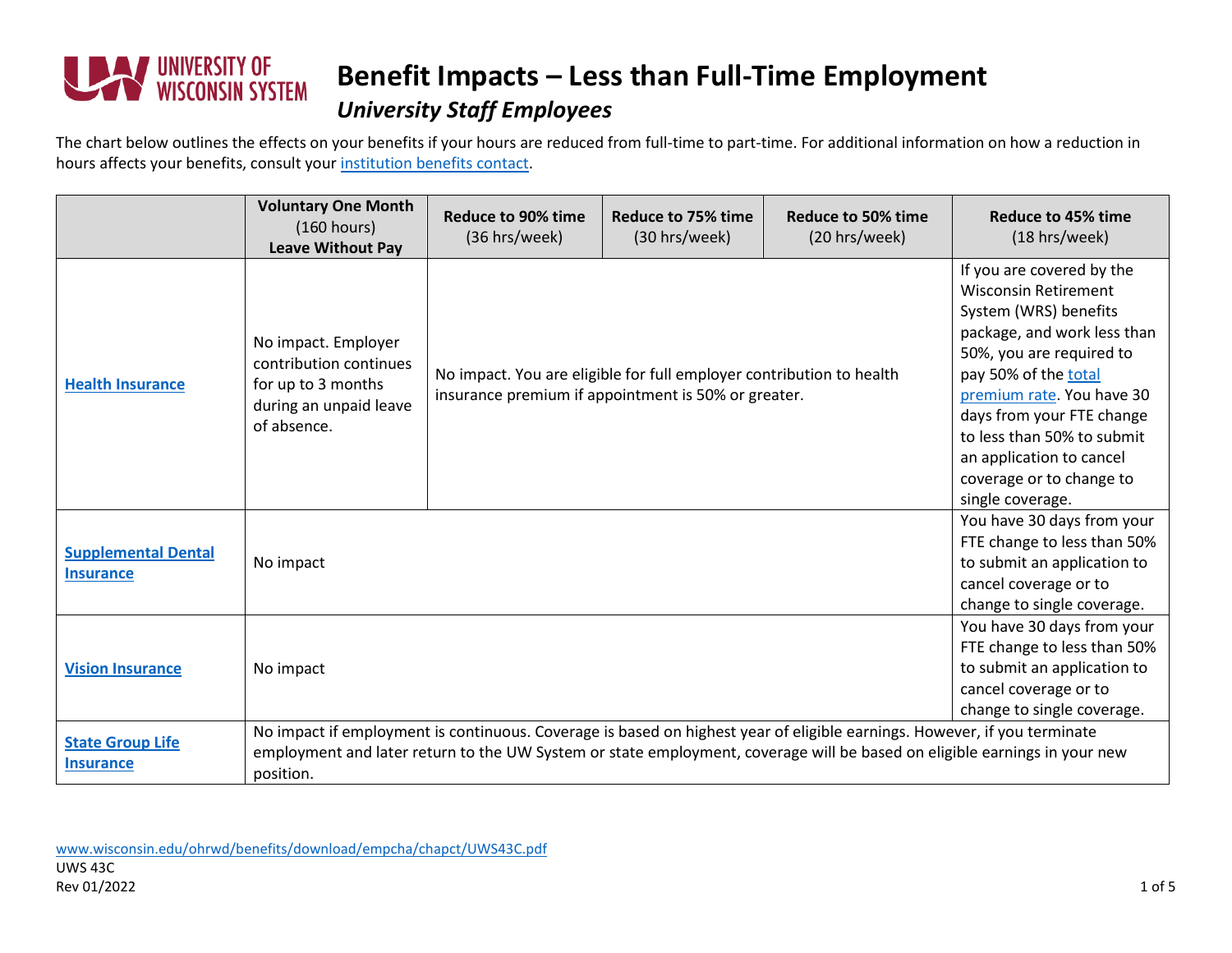

#### *University Staff Employees*

|                                                                           | <b>Voluntary One Month</b><br>(160 hours)<br><b>Leave Without Pay</b>                                                                                                          | <b>Reduce to 90% time</b><br>(36 hrs/week)                                                                                                                                                                                                                                                              | <b>Reduce to 75% time</b><br>(30 hrs/week) | <b>Reduce to 50% time</b><br>(20 hrs/week)                                                                                                                                                                                                                                                                                               | Reduce to 45% time<br>(18 hrs/week)                                                                                                             |  |
|---------------------------------------------------------------------------|--------------------------------------------------------------------------------------------------------------------------------------------------------------------------------|---------------------------------------------------------------------------------------------------------------------------------------------------------------------------------------------------------------------------------------------------------------------------------------------------------|--------------------------------------------|------------------------------------------------------------------------------------------------------------------------------------------------------------------------------------------------------------------------------------------------------------------------------------------------------------------------------------------|-------------------------------------------------------------------------------------------------------------------------------------------------|--|
| <b>Individual &amp; Family Life</b><br><b>Insurance</b>                   | No impact if employment is continuous and you remain eligible for the plan. You may reduce or cancel coverage at any time.                                                     |                                                                                                                                                                                                                                                                                                         |                                            |                                                                                                                                                                                                                                                                                                                                          |                                                                                                                                                 |  |
| <b>UW Employees, Inc. Life</b><br><b>Insurance</b>                        | No impact if employment is continuous and you remain eligible for the plan. You may cancel coverage at any time.                                                               |                                                                                                                                                                                                                                                                                                         |                                            |                                                                                                                                                                                                                                                                                                                                          |                                                                                                                                                 |  |
| <b>Accidental Death &amp;</b><br><b>Dismemberment</b><br>(AD&D) Insurance | No impact if employment is continuous and you remain eligible for the plan. You may change your coverage level at any time.                                                    |                                                                                                                                                                                                                                                                                                         |                                            |                                                                                                                                                                                                                                                                                                                                          |                                                                                                                                                 |  |
| <b>Accident Insurance</b>                                                 | No impact                                                                                                                                                                      |                                                                                                                                                                                                                                                                                                         |                                            |                                                                                                                                                                                                                                                                                                                                          | You have 30 days from your<br>FTE change to less than 50%<br>to submit an application to<br>cancel coverage or to<br>change to single coverage. |  |
| <b>Income Continuation</b><br><b>Insurance (ICI)</b>                      | Premium rates and<br>benefit levels remain<br>the same until a full<br>calendar year of WRS<br>eligible earnings are<br>available (updated<br>during annual update<br>period). | If there is a change to appointment percentage, premiums and benefits are based on the new projected<br>annual earnings until a full calendar year of WRS eligible earnings are available (updated during annual<br>update period). Both ICI premiums and benefit levels will be reduced at FTE change. |                                            |                                                                                                                                                                                                                                                                                                                                          |                                                                                                                                                 |  |
| <b>Flexible Spending</b><br><b>Accounts (FSA)</b>                         | If your FTE is reduced to less than 50%, you may<br>days of the reduction to your hours. You<br>No Impact<br>have already spent from your Healthcare FSA.                      |                                                                                                                                                                                                                                                                                                         |                                            | decrease your annual contribution amount to your<br>Healthcare and Dependent Day Care Account within 30<br>may decrease your annual election to an amount equal<br>to or greater than what you have already contributed<br>for the current plan year. Note: You may not decrease<br>your annual election to an amount less than what you |                                                                                                                                                 |  |

[www.wisconsin.edu/ohrwd/benefits/download/empcha/chapct/UWS43C.pdf](http://www.wisconsin.edu/ohrwd/benefits/download/empcha/chapct/UWS43C.pdf)

UWS 43C<br>Rev 01/2022 Rev 01/2022 22 of 5 2 of 5 2 of 5 2 of 5 2 of 5 2 of 5 2 of 5 2 of 5 2 of 5 2 of 5 2 of 5 2 of 5 2 of 5 2 of 5 2 of 5 2 of 5 2 of 5 2 of 5 2 of 5 2 of 5 2 of 5 2 of 5 2 of 5 2 of 5 2 of 5 2 of 5 2 of 5 2 of 5 2 of 5 2 of 5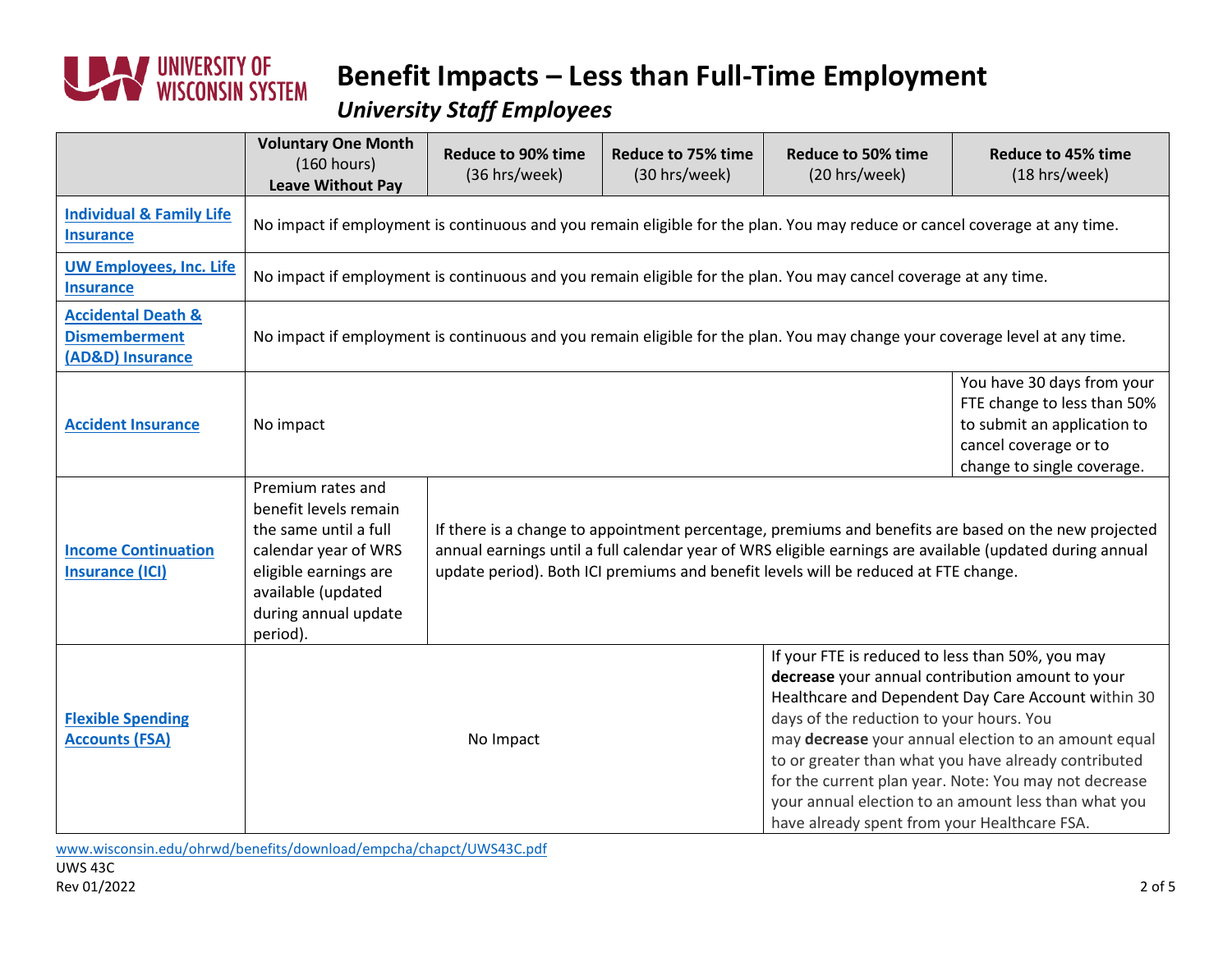

#### *University Staff Employees*

|                                                                                                   | <b>Voluntary One Month</b><br>(160 hours)<br><b>Leave Without Pay</b>                                                                                                                                                                                                                                                                                                                                                                                                                                                                                                                                                                                                                                                                                                                                                                                                                                                                                                                                                                                                                                                                                                                                                                                                                                                                                                                                                                                                                                                                                                                                                                                                                                                                     | <b>Reduce to 90% time</b><br>(36 hrs/week) | <b>Reduce to 75% time</b><br>(30 hrs/week) | <b>Reduce to 50% time</b><br>(20 hrs/week)                                                                                                                                                                                                                                                                                                                 | <b>Reduce to 45% time</b><br>(18 hrs/week) |  |
|---------------------------------------------------------------------------------------------------|-------------------------------------------------------------------------------------------------------------------------------------------------------------------------------------------------------------------------------------------------------------------------------------------------------------------------------------------------------------------------------------------------------------------------------------------------------------------------------------------------------------------------------------------------------------------------------------------------------------------------------------------------------------------------------------------------------------------------------------------------------------------------------------------------------------------------------------------------------------------------------------------------------------------------------------------------------------------------------------------------------------------------------------------------------------------------------------------------------------------------------------------------------------------------------------------------------------------------------------------------------------------------------------------------------------------------------------------------------------------------------------------------------------------------------------------------------------------------------------------------------------------------------------------------------------------------------------------------------------------------------------------------------------------------------------------------------------------------------------------|--------------------------------------------|--------------------------------------------|------------------------------------------------------------------------------------------------------------------------------------------------------------------------------------------------------------------------------------------------------------------------------------------------------------------------------------------------------------|--------------------------------------------|--|
| <b>Health Savings Account</b><br>(HSA)                                                            | No impact                                                                                                                                                                                                                                                                                                                                                                                                                                                                                                                                                                                                                                                                                                                                                                                                                                                                                                                                                                                                                                                                                                                                                                                                                                                                                                                                                                                                                                                                                                                                                                                                                                                                                                                                 |                                            |                                            | If your FTE is reduced to less than 50%, you will receive<br>50% of the employer contribution to your HSA. The<br>total annual employer contribution will be pro-rated<br>based on the effective date of your FTE reduction.<br>There is no impact to your employee contribution to<br>your HSA. You may change your employee contribution<br>at any time. |                                            |  |
| <b>Annual Wisconsin</b><br><b>Retirement System</b><br>(WRS) Service Credit<br><b>Reduced to:</b> | No impact                                                                                                                                                                                                                                                                                                                                                                                                                                                                                                                                                                                                                                                                                                                                                                                                                                                                                                                                                                                                                                                                                                                                                                                                                                                                                                                                                                                                                                                                                                                                                                                                                                                                                                                                 | .98 year                                   | .82 year                                   | .55 year                                                                                                                                                                                                                                                                                                                                                   | .49 year                                   |  |
| <b>WRS</b><br>(contributions,<br>creditable service,<br>vesting, and<br>retirement benefit)       | WRS Contributions: Contributions are based on your eligible earnings. The percentage of earnings both you and the UW System<br>contribute to the WRS on an annual basis will stay the same. The total amount contributed to your WRS account will decrease if<br>your earnings decrease.<br>WRS Creditable Service: Depending on the percent of time you are scheduled to work, you may receive a partial year of creditable<br>service. A partial year is a percentage of the year that is equivalent to the hours spent in paid status (for example, actual hours<br>worked, vacation, sick leave, or other paid leave status) divided by the number of hours required to qualify for a creditable year of<br>service. For university staff employees, 1,904 hours are needed from $1/1 - 12/31$ to receive a full year of creditable service. Note:<br>You can only earn 1.0 year of creditable service in a 12-month period, no matter how many hours you are in paid status.<br>WRS Vesting: If you first became eligible for the WRS after July 1, 2011, you need five years of creditable service to be vested in<br>the WRS.<br>WRS Retirement Benefit: Your WRS retirement benefit is calculated using two methods; the formula method and the money<br>purchase method. At retirement, the benefit is calculated under both methods, and you receive the higher amount. Under the<br>formula benefit method, your WRS retirement benefit is based on your three highest calendar years' eligible earnings. The years<br>do not need to be consecutive, or the last years reported. Under the money purchase method, your WRS retirement benefit is<br>based on your total employee and employer contributions made to the plan. |                                            |                                            |                                                                                                                                                                                                                                                                                                                                                            |                                            |  |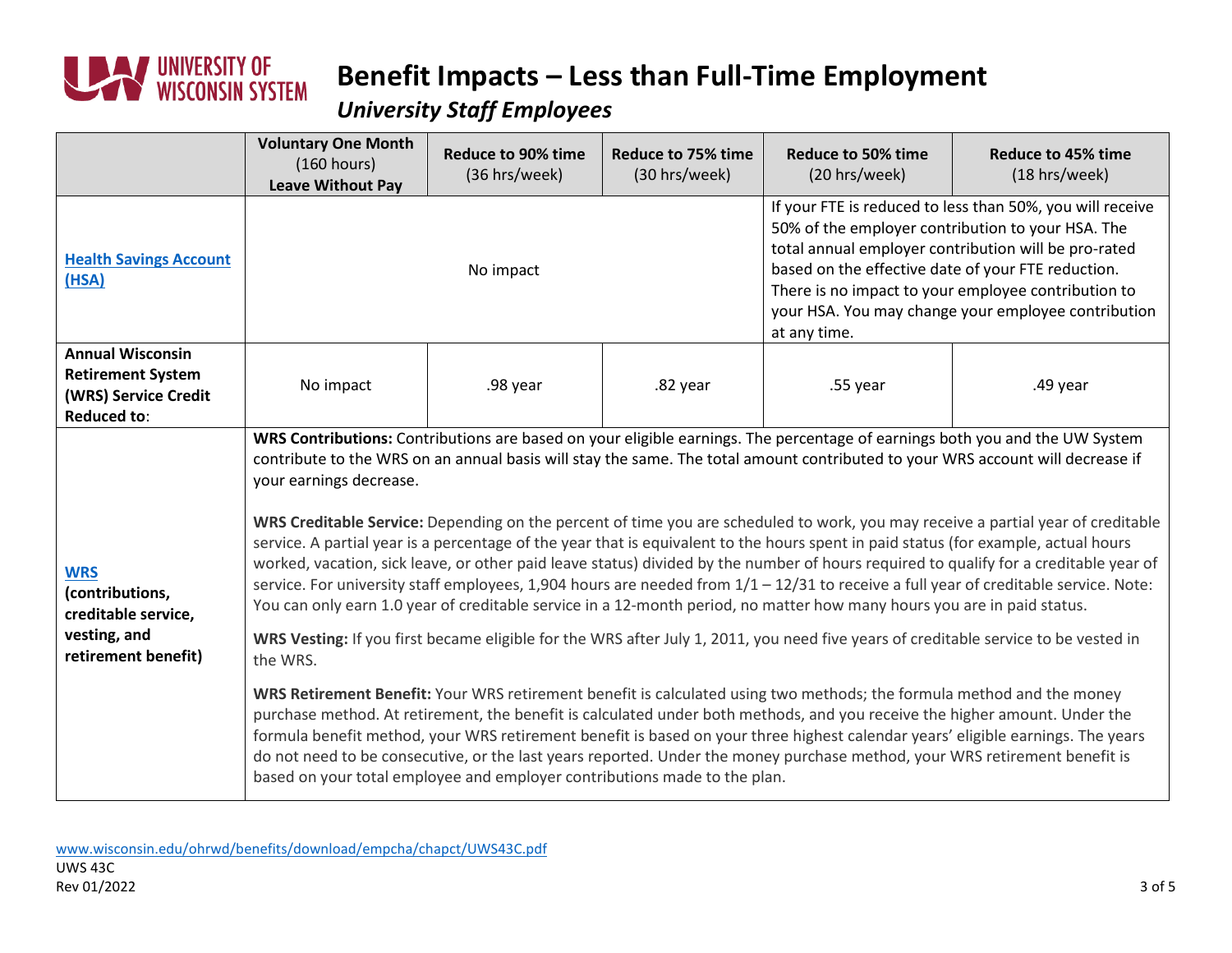

#### *University Staff Employees*

|                                                                                                                                                           | <b>Voluntary One Month</b><br>(160 hours)<br><b>Leave Without Pay</b>                                                                                                                                                                                                                                                                                                                                                                                   | <b>Reduce to 90% time</b><br>(36 hrs/week) | Reduce to 75% time<br>(30 hrs/week) | <b>Reduce to 50% time</b><br>(20 hrs/week) | <b>Reduce to 45% time</b><br>(18 hrs/week) |  |
|-----------------------------------------------------------------------------------------------------------------------------------------------------------|---------------------------------------------------------------------------------------------------------------------------------------------------------------------------------------------------------------------------------------------------------------------------------------------------------------------------------------------------------------------------------------------------------------------------------------------------------|--------------------------------------------|-------------------------------------|--------------------------------------------|--------------------------------------------|--|
|                                                                                                                                                           | If your eligible earnings are lower, it may not be one of your three highest calendar years' earnings used under the formula<br>method. Under the money purchase benefit method, if your eligible earnings are reduced, your employee and employer<br>contributions will be less. For additional information on calculating your WRS retirement benefit, review the ETF Calculating Your<br>Retirement Benefits (ET-4107) brochure.                     |                                            |                                     |                                            |                                            |  |
| <b>UW 403(b)</b><br><b>Supplemental</b><br><b>Retirement Program</b><br>(SRP)<br><b>Wisconsin Deferred</b><br><b>Compensation (457)</b><br><b>Program</b> | You may change your contribution amount if your appointment percentage changes.<br>Review the UW 403(b) Supplemental Retirement Program and Wisconsin Deferred Compensation webpages for information<br>about how to change your election.                                                                                                                                                                                                              |                                            |                                     |                                            |                                            |  |
| <b>Disability Retirement</b><br><b>Program</b>                                                                                                            | A reduction in hours may lower your benefit amount. Benefits are based on your final average earnings, and your years of actual<br>creditable service. Any reduction in pay will reduce earnings and may affect your final average earnings.                                                                                                                                                                                                            |                                            |                                     |                                            |                                            |  |
| <b>Personal Holiday -</b><br>annual accrual in next<br>calendar year (36<br>hours) reduced by:                                                            | No impact                                                                                                                                                                                                                                                                                                                                                                                                                                               | 3.6 hours                                  | 9 hours                             | 18 hours                                   | 19.8 hours                                 |  |
| Sick leave - annual<br>accrual (130 hours)<br>reduced by:                                                                                                 | 10 hours                                                                                                                                                                                                                                                                                                                                                                                                                                                | 13 hours                                   | 32.5 hours                          | 65 hours                                   | 71.5 hours                                 |  |
| <b>Legal Holiday</b>                                                                                                                                      | Legal holiday hours are earned based on the number of hours in pay status during the pay period in which the legal holiday falls.<br>All other criteria for paid legal holidays apply except if you have an alternate work schedule and your scheduled work day does not<br>fall on or after the legal holiday, you will be granted legal holiday based on the number of hours in pay status during the pay<br>period in which the legal holiday falls. |                                            |                                     |                                            |                                            |  |